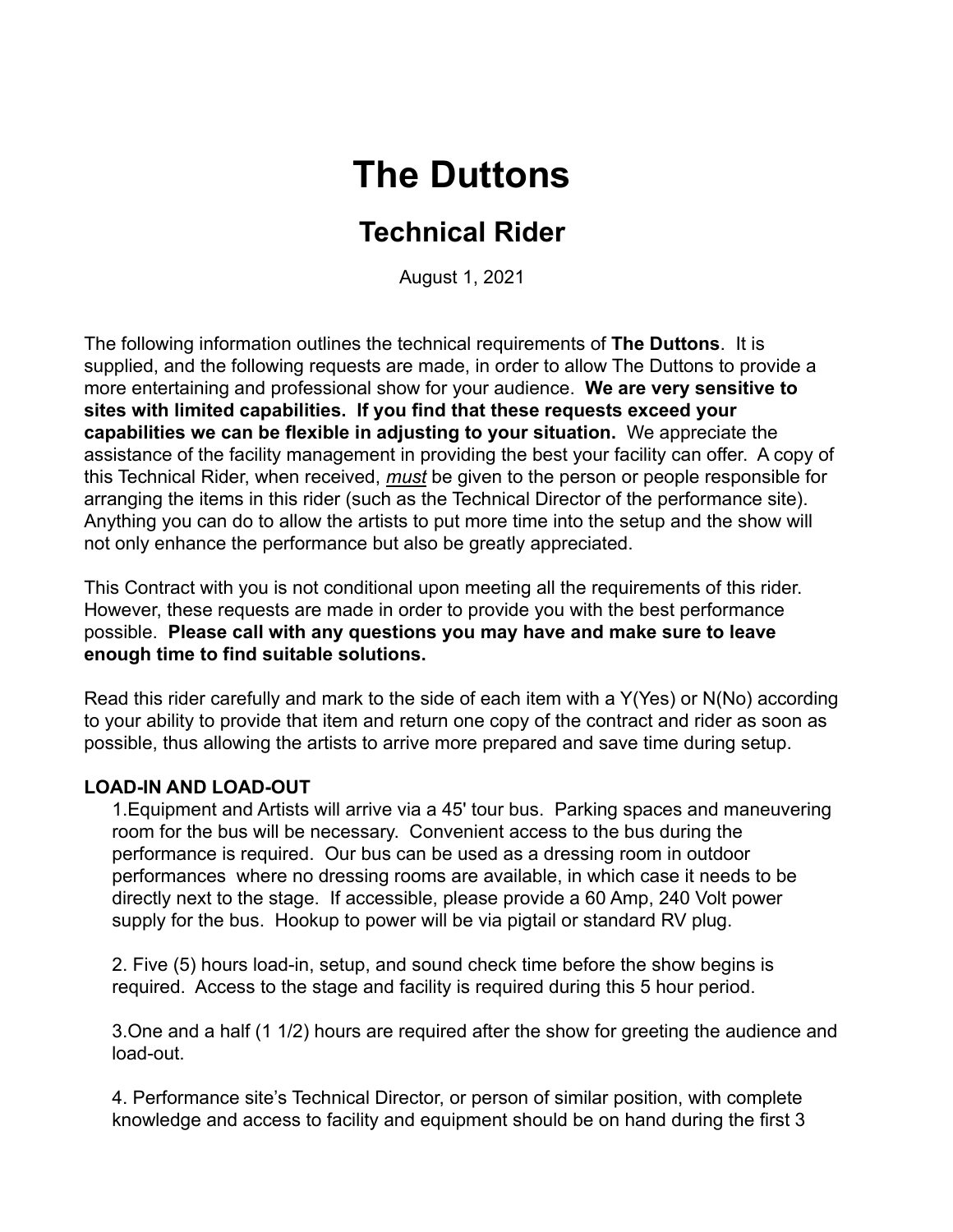hours of load-in and setup.

5.Four people are required to help load in and load out. The maximum amount of time required for these people is one half hour at time of arrival and one half hour at beginning of load out (after we greet audience members — see number 3).

6.The use of carts and/or hand trucks is required if you have them for loading equipment.

#### **STAGE**

1.The performing area should measure a minimum of 36' wide x 26' deep. The stage should be flat, smooth, stable, and cleared of all nonessential items (including piano - see **STAGE** No. 8). Having the stage swept, damp mopped, and dried prior to load-in time is necessary.

2.Access via stairs from the front of the stage to the audience area is required.

3.A dance area 16' wide x 8' deep with a surface suitable for clogging is required downstage center for most Dutton shows. Carpeted stages will need a hard surface placed on top of it, such as 1/2" particle board, plywood or equivalent.

4. Five 4' x 8' flat platform risers are required (not choral risers with multiple levels). Two of these should be approx. 24 inches high, the other three should be approx. 18 inches high. If the performance site has access to risers of other dimensions, but not of these specified dimensions, they may prove to be sufficient. Please call the Duttons' Technical Coordinator for verification. Please also supply steps for the risers.

5. Dressing rooms, close to the stage, for 5 men and 5 women are needed. Dressing rooms should be equipped with a rack for hanging clothes, mirrors, electrical outlets and have restrooms either inside or nearby. Please also provide four costume racks—one in each dressing room, one on stage right, and one on stage left.

6.Ten armless, preferably dark colored, nice looking chairs are required for use on stage and backstage.

7.Five tables (4 at approximately 8' x 3' size and 1 smaller at approximately 2' x 4' size) are required. Two tables are for selling merchandise in the lobby or reception area. Two tables are for use backstage and the last table is for the mixing console placement of this table is detailed in the **SOUND** section (See Sound, No. 2).

8.The Duttons will use their electronic keyboard for their performance. If your facility has a piano, it must be stored in an out-of-the-way location backstage.

9.Use of a ¾ size or full size upright acoustic bass is requested. This can usually be obtained from a local high school or college music department, music store, or show equipment rental company. The upright bass adds significantly to the show, but If this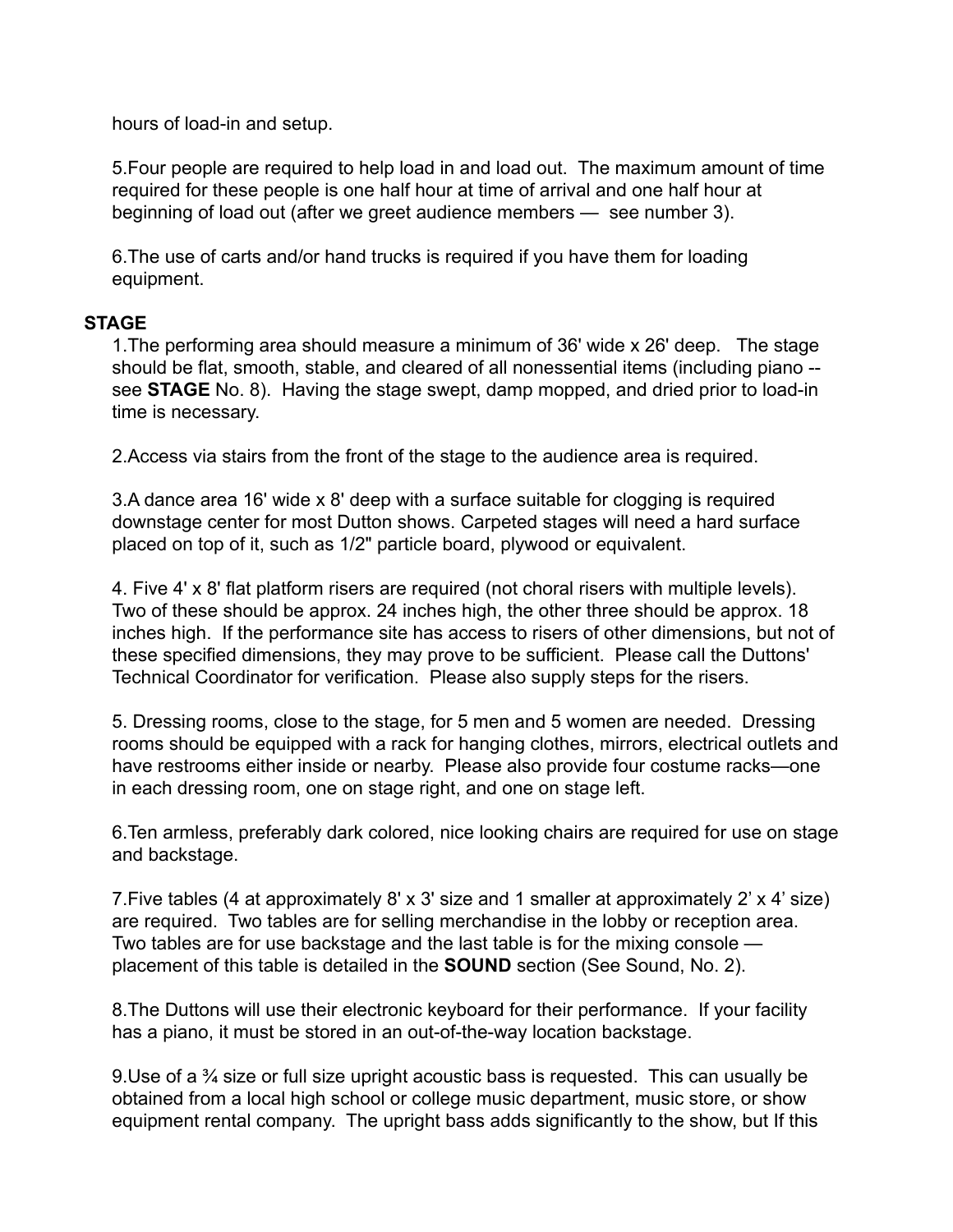speciality item will place undue burden on the presenter, we can perform the show just fine without it.

10. The Duttons like to begin the performance with a closed curtain. If your stage has a curtain, please provide someone to pull the curtain (following the intro) at the beginning of the concert and at the beginning of the second set following intermission. In the event that there is no curtain, the artists will enter the stage after a brief video introduction.

11. Two hanging rods are needed, one on stage right and one on stage left for quick costume changes.

#### **SOUND**

1. The Artists travel with a full, completely self-contained sound system and a technician to operate it. However, if the performance site is of sufficient size, the option of tying into the house speaker system may be made by the Artists' Technical Coordinator. In general, for large venues or for situations where another sound company is involved, the Duttons will use their sound console, monitors, microphones, and stage equipment, and tie into the house speaker system.

2. To maintain the quality of the performance, the sound is operated near the rear of the house. A position must be allowed to accommodate the mixing console and related equipment. Dimensions are 8' wide x 6' deep or approximately two or three rows of seats, six to eight seats in each row. This location should not be near side walls, corners of the house, or underneath balconies and must be reachable from backstage by 150' of cable. One table (approx. 2' x 4'), (one of the tables mentioned in **STAGE**, No. 7) and two chairs are needed at the sound position to accommodate the sound console and operator(s).

3. Please provide 4 9-Volt batteries and 16 AA batteries for each show for operation of wireless microphones.

### **LIGHTING**

1.Standard concert lighting with a natural, warm cross-wash and two follow spots is requested. The lighting must be set to light the entire stage area (see **STAGE**, No. 1).

2The Duttons request that the facility provide 1 lighting operator and 2 follow spot operators for the performance. We require that a stage manager and/or lighting technician and follow spot operators consult with us at least one hour before the show and be present from fifteen minutes before the performance through the end of the performance.

3.Some of the songs implement brief action and participation in the audience so that follow spots and possibly some house lights are required to light the performers that go into the audience.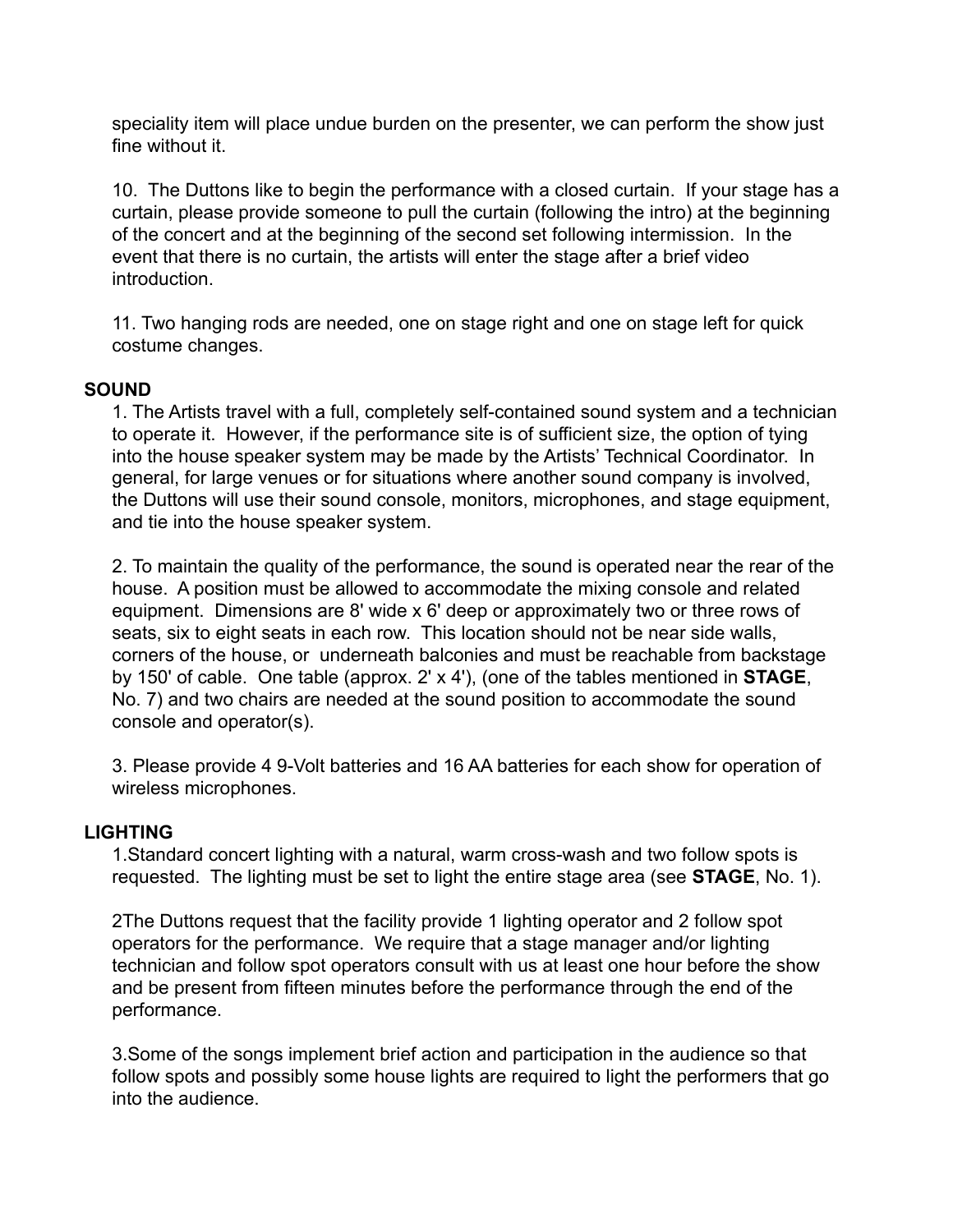*\*Consult with Amy Dutton for specifics on light setup and for additional specials and colors. Amy may be reached by mobile (call or text) at 417-593-9866.*

4.The facility projector and screen will be used if available. If not available, The Duttons will use their portable projector and screen. Video content will be played from The Duttons computer or the house video system if suitable.

#### **HOUSE/MISCELLANEOUS**

1.Please reserve 12 to 18 seats for possible relocation of audience members due to sound mixing console placement requirements. (See **SOUND** #2)

2.We request 8 complimentary tickets for each performance to be held at the door for the Artists to use at their discretion. In those situations where the house sells out you are welcome to call The Duttons to see if they require the use of all eight tickets.

3.Two tables (8' x 3') (two of the five mentioned in "House, Item 7") will be required in the lobby for the sale of videos, CDs, tapes, hats, T-shirts, photos, etc. during intermission and immediately following the concert. These tables will be manned by Dutton staff members. The Duttons do not pay a percentage of merchandise sales to presenter, facility or any other party.

4. A full meal with sufficient food for 20 people is requested to be provided the date of the show. Most of the adult Duttons eat a low carb, high fat diet. **Dietary preferences include** protein (such as chicken, steak, fish, pork), cheeses, salad, vegetables, real full fat butter and dressings, water and diet soda. (please no coffee or tea) **Non-preferred foods include** sugary high-carb dressings, low-fat foods, breaded meat, pasta, pizza, meatloaf, potatoes, and excessive sweets and desserts.

5.Bottled water must be available to take on stage and to have handy during the performance.

6. Hotel room accommodations for 12 adults would be appreciated. (Six double non-smoking rooms would be sufficient.) Often the hotel rooms need to be guaranteed for late or early check-in due to our travel schedule. If The Duttons must drive on after the performance, they will notify you in time to cancel the reservations.

7. In order to keep production costs as low as possible, please assist our office by assembling any remaining promotional materials such as broadcast tapes and videos, original photographs, color slides, advertising slicks, or unused posters and flyers and giving them to The Duttons at the concert.

Your assistance and cooperation in taking care of these details will be greatly appreciated. A simple stage plot will be provided if you request it. The Duttons are eagerly anticipating the opportunity to perform for your audience and to make your event an enjoyable evening of music. If you have any other questions, please contact: